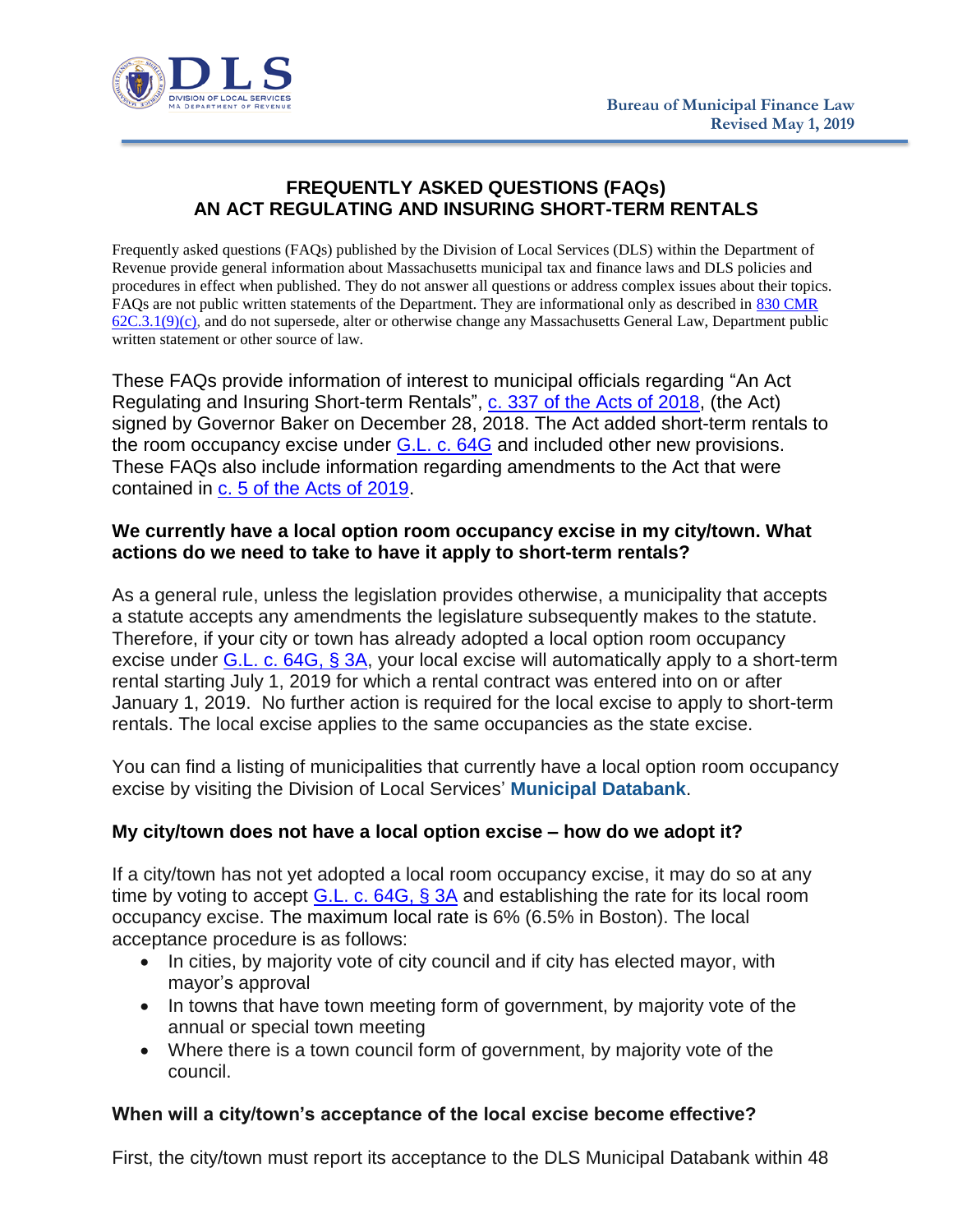hours of the vote. The [form](https://www.mass.gov/media/1588561/download) is found on this **DLS webpage**. The effective date of local excise is the first day of the calendar quarter following 30 days after acceptance or the first day of a later calendar quarter if the later date is specified in the acceptance vote. See the below timetable:

| <b>Acceptance Vote</b> | <b>Excise Effective</b> |
|------------------------|-------------------------|
| May 31, 2019           | July 1, 2019            |
| June 1, 2019           | October 1, 2019         |

Please refer to the DLS website for a [more detailed acceptance timetable.](https://www.mass.gov/files/documents/2018/10/15/loexcisetaxtimetable.pdf)

#### **Is the city/town required to collect the local room occupancy excise?**

No. The local excise is paid by the operator (proprietor) directly to DOR and DOR distributes the local share to the city or town. Payments to cities and towns are made on a quarterly basis by DOR.

#### **Can our city/town vote that our local option excise not apply to short-term rentals?**

No – The local excise applies to the same occupancies and rentals as the state room occupancy excise.

### **My city/town currently has a local option excise. May we vote to revoke it or amend the rate?**

Yes. If a city/town has already accepted the local room occupancy excise, it may amend the excise rate or revoke its acceptance; however, it may not do so more than once in a 12-month period. The amendment and revocation procedure and effective dates are the same as with an original acceptance. [G.L. c. 64G, § 3A.](https://malegislature.gov/Laws/GeneralLaws/PartI/TitleIX/Chapter64G/Section3A)

### **Did the new law provide for other options for cities and towns in addition to the local option room occupancy excise?**

Yes, if a city/town has adopted the local room occupancy excise under [G.L. c. 64G, §](https://malegislature.gov/Laws/GeneralLaws/PartI/TitleIX/Chapter64G/Section3A) [3A,](https://malegislature.gov/Laws/GeneralLaws/PartI/TitleIX/Chapter64G/Section3A) it may adopt a local option community impact fee of up to 3% of rent regarding transfers of occupancies of two categories of short-term rentals described below. G.L. c. 64G, § 3D. [\(St. 2018, c. 337, § 6.\)](https://malegislature.gov/Laws/SessionLaws/Acts/2018/Chapter337) If a community has not adopted a local room occupancy excise, it cannot adopt any local option community impact fee. If a community revokes its local option excise, its local option community impact fee will automatically be revoked.

The acceptance procedure for the local option community impact fees is the same as required for accepting the local option room occupancy excise. A separate acceptance vote is required to adopt each local option community impact fee as shown below.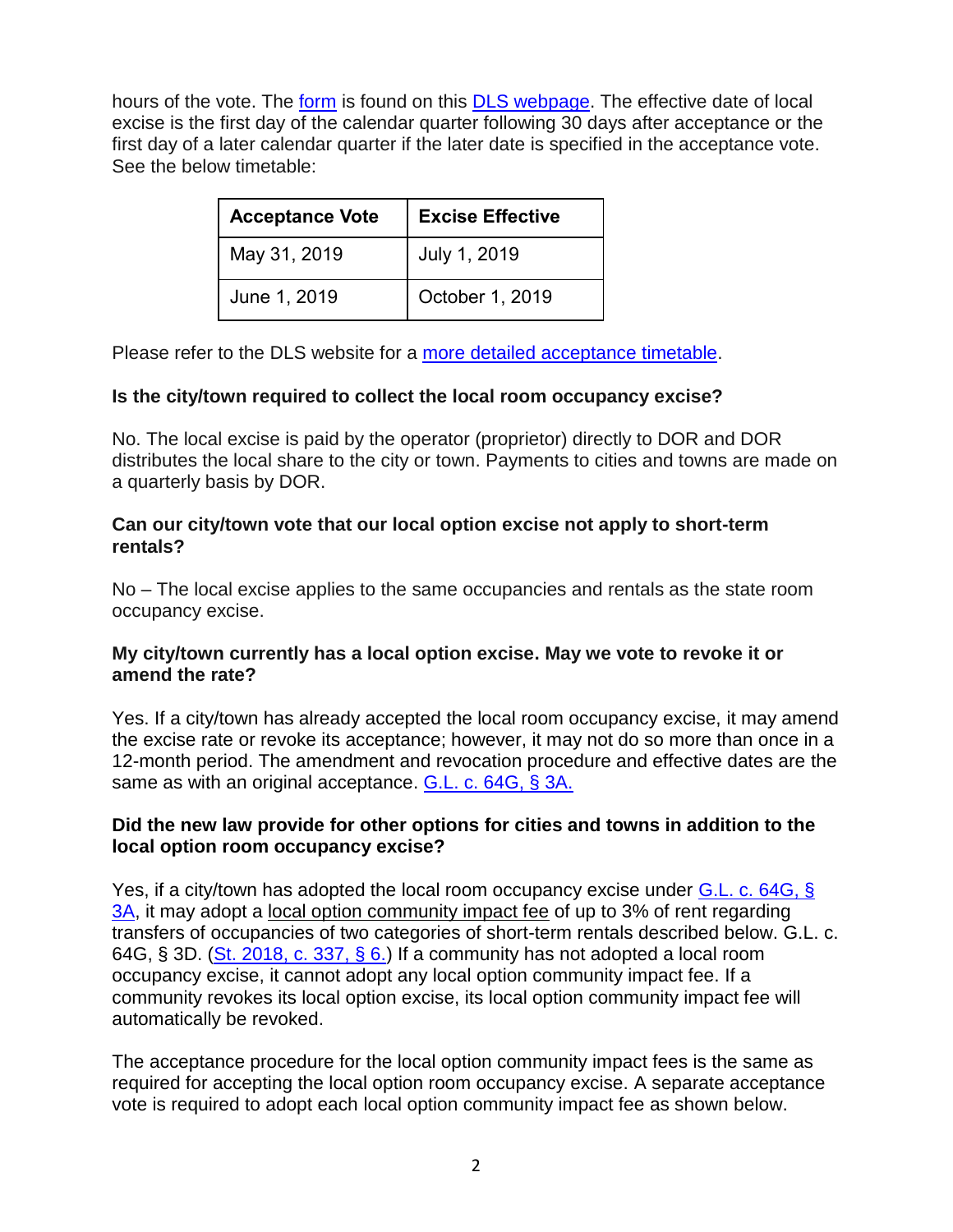First Local Option Community Impact Fee (G.L. c. 64G, § 3D(a)) - The first local option community impact fee is adopted under G.L. c. 64G, § 3D(a) and applies to each transfer of occupancy of a "professionally managed unit," which is defined as one of two or more short-term rental units in same city/town not located within a single- or two- or three-family dwelling that includes the operator's (owner's) primary residence. The fee applies to transfers of occupancies on or after July 1, 2019 for which a rental contract was entered into on or after January 1, 2019. It does not apply to occupancies for which the rental contract was entered into before January 1, 2019. For example, if a summer vacation rental was booked last summer (or at any time before January 1, 2019), the local option community impact fee will not apply.

Second Local Option Community Impact Fee (G.L. c. 64G, § 3D(b)) - If the city/town has voted to adopt the local option community impact fee described above for "professionally managed units" under G.L. c. 64G, § 3D(a), it may by a separate additional vote, adopt the local option community impact fee on short-term rental units located within a two- or three-family dwelling that includes the operator's primary residence under G.L. c. 64G, § 3D(b). The impact fee will, again, apply only to transfers of occupancies on or after July 1, 2019 for which a contract was entered into on or after January 1, 2019. If the city/town has not adopted the local option community impact fee under G.L. c. 64G, § 3D(a) (above), it cannot adopt the local option community impact fee under G.L. c. 64G, § 3D(b).

DLS's Municipal Databank must be notified (within 48 hours) when the community adopts a local option community impact fee by completing the notification of acceptance form found [here](https://www.mass.gov/doc/community-impact-fee-short-term-rentals/download) and providing a certification of the vote(s) of the legislative body.

The effective date of the local option community impact fee will be the first day of the calendar quarter following 30 days after the vote or the first day of a later calendar quarter if the later date is specified in the adoption vote. See the below timetable:

| <b>Acceptance Vote</b> | <b>Effective Date</b> |
|------------------------|-----------------------|
| May 31, 2019           | July 1, 2019          |
| June 1, 2019           | October 1, 2019       |

The timetable is the same as the local excise acceptance timetable. Please refer to the DLS website for [the local excise acceptance timetable.](https://www.mass.gov/files/documents/2018/10/15/loexcisetaxtimetable.pdf)

# **Who collects the local option community impact fee?**

The local option community impact fee is paid by the operator (proprietor) directly to DOR and DOR distributes the local share to the city or town at the same time as the room occupancy excise distribution. [St. 2019, c. 5, § 33\(c\).](https://malegislature.gov/Laws/SessionLaws/Acts/2019/Chapter5)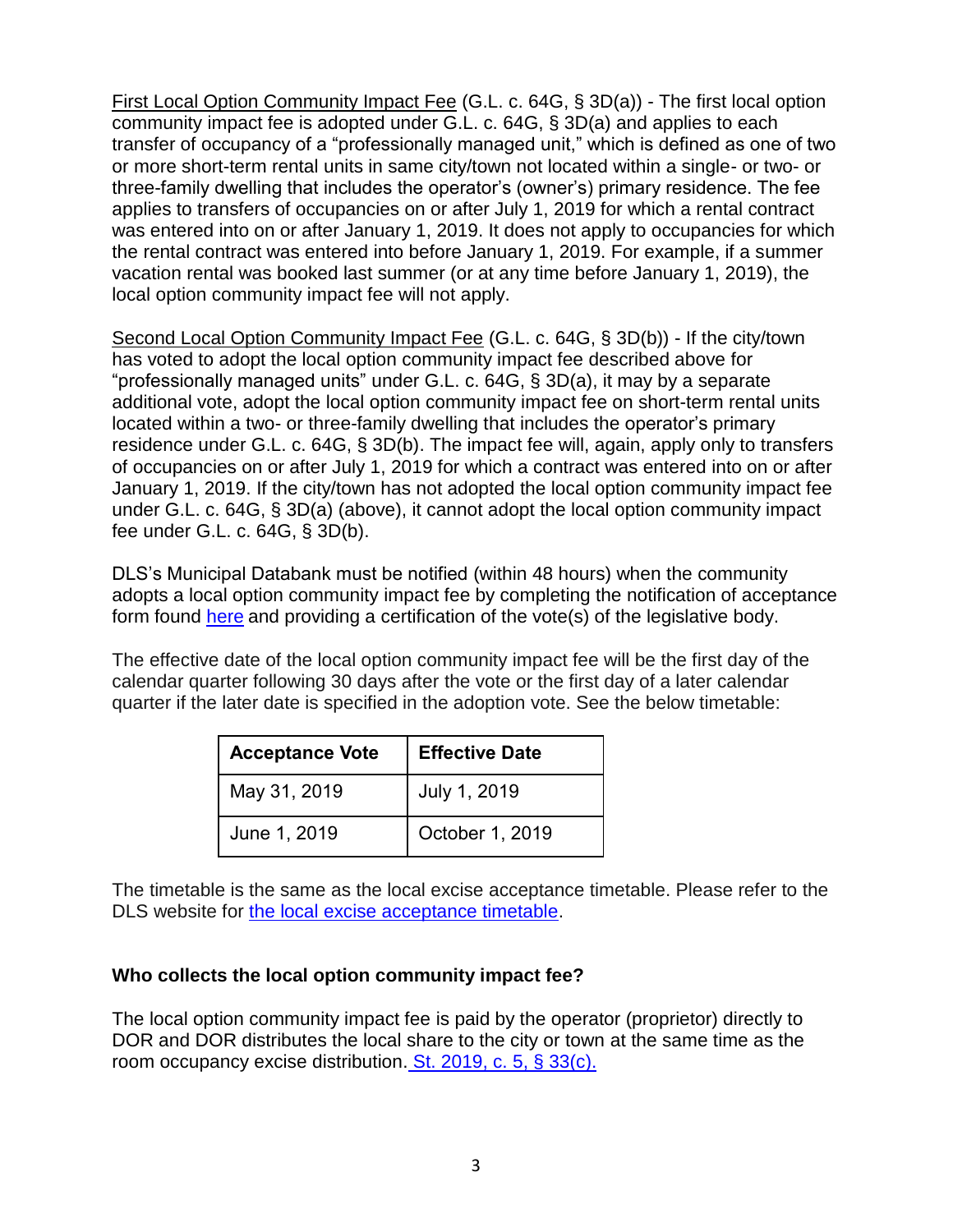# **Are there any restrictions on how a municipality spends these funds?**

The revenue from the local room occupancy excise is general fund revenue and may be appropriated by the city/town's legislative body for any municipal purpose. The revenue from the local option community impact fee, however, is partially restricted. Thirty-five percent (35%) of the impact fee must be dedicated to affordable housing or local infrastructure projects. G.L. c. 64G, § 3D(c). As a result, thirty-five percent (35%) of the local option community impact fee revenue must be accounted for as a "receipts reserved for appropriation" account for affordable housing or local infrastructure projects. A legislative body vote will be required to appropriate these funds for either affordable housing or local infrastructure projects. The balance of the local option community impact fee, the remaining 65%, will be general fund revenue of the city/town and may be appropriated for any municipal purpose. However, under G.L. c. 64G, § 3D(c), the city or town may, by legislative body vote, dedicate more than the required 35%, up to 100% of the local option community impact fees to affordable housing or local infrastructure projects. In that case, the increased percentage of the revenue from the impact fee will be credited to the receipts reserved for appropriation account. Any amount not so dedicated will be general fund revenue. A city or town's legislative body vote regarding a dedication in excess of the required 35% will be effective on the July 1 following the vote and apply until a subsequent legislative body vote changes the percentage which would then become effective the next following July 1 after that vote. "A local infrastructure project" is a capital project for which a community could borrow. For example, the legislative body could appropriate from this receipts reserved for appropriation account to fund the acquisition of a fire truck or to fund road improvements, but not to fund the payment of debt service.

# **May a city/town adopt a local by-law or ordinance regarding short-term rentals?**

Yes, under the new G.L. c. 64G, § 14, a city/town may adopt an ordinance or by-law to regulate operators registered with DOR. Operators are defined under G.L. c. 64G, § 1 as "a person operating a bed and breakfast establishment, hotel, lodging house, shortterm rental or motel in the commonwealth …." We suggest that cities and towns work with their local counsel if they wish to adopt a local by-law or ordinance.

### **How can a city or town obtain a list of establishments who are registered with DOR?**

A list of establishments who are registered with DOR is available through the DLS Databank on request. A city or town should update this information annually so it is current. Contact: [databank@dor.state.ma.us](mailto:databank@dor.state.ma.us) .

# **What is the Cape Cod and Islands Water Protection Fund?**

The short-term rental legislation also includes a new Cape Cod and Islands Water Protection Fund (Fund). It is funded, in part, by a new 2.75% excise on all occupancies subject to the room occupancy excise located within a municipality that is a member of the Fund. It does not apply to occupancies where the total amount of daily rent (or its equivalent) is less than \$15 per day. G.L. c. 64G, § 3C. This excise is paid by the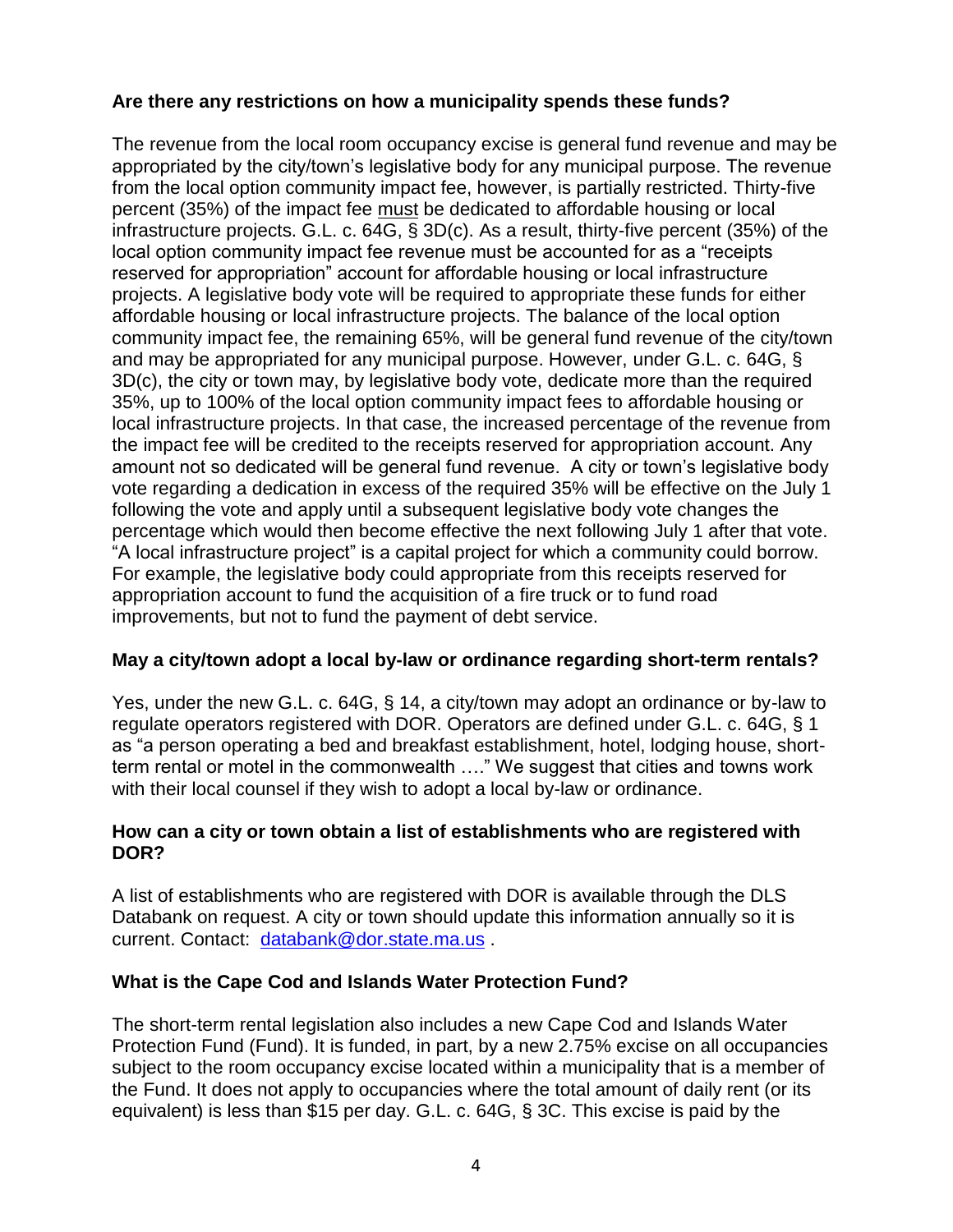operator to DOR with its room occupancy excise. Revenues from this new excise are to be credited to the Fund. The effective date of this excise is July 1, 2019.

#### **How do I find out if my city/town is a member of the Cape Cod and Islands Water Protection Fund?**

Under G.L. c. 29C, § 19, "Each municipality within Barnstable or Nantucket counties or within the county of Dukes County shall be a member of the fund if it is subject to: (i) an area wide wastewater management plan under section 208 of the federal Clean Water Act, 33 U.S.C. 1288; or (ii) a suitable equivalent plan determined by the department of environmental protection."

According to the Mass. Dept. of Environmental Protection (DEP) and the Cape Cod Commission, all Barnstable County towns are currently subject to an area wide wastewater management plan under section 208 of the federal Clean Water Act (the "208 Plan Update") and so all are members of the Fund. (The plan can be found at: [http://www.capecodcommission.org/index.php?id=506.](http://www.capecodcommission.org/index.php?id=506)) Island towns (Nantucket and Dukes County) are not currently members of the Fund. They will need to work with the DEP to obtain its determination of a "suitable equivalent plan" to join the Fund. Those towns should contact DEP for more information on how to obtain a determination by DEP that the town's plan is a "suitable equivalent plan."

### **If my city/town is a member of the Fund, may it withdraw from the Fund?**

A city/town may withdraw from the Fund by a two-thirds vote of its legislative body; however, it may not withdraw during the term of a financial assistance award from the Fund. Furthermore, a city/town may not withdraw from the Fund until March 28, 2020, one year after the effective date of St. 2018, c. 337. We interpret this to mean that although the city/town may vote to withdraw before March 28, 2020, the effective date of the vote of withdrawal cannot be before March 28, 2020.

If a city/town withdraws from the Fund and wishes to return to the Fund, it may, by majority legislative body vote, return to the Fund after withdrawal. However, it cannot receive funding from the Fund for two years after its vote to return to the Fund.

In the event of a withdrawal from the Fund or a return to the Fund after a withdrawal, the city or town must notify the DLS Municipal Databank within 48 hours of the vote of the legislative body. Send notification by email to [databank@dor.state.ma.us](mailto:databank@dor.state.ma.us) and include a certification of the vote by the city/town clerk.

#### **If my city/town is not currently a member of the Fund and later becomes a member of the Fund, when does the 2.75% excise become effective?**

As explained above, a city or town that is within Nantucket and Dukes County that wishes to join the fund would have to contact DEP to obtain its determination that the city/town has a "suitable equivalent plan." Once DEP makes that determination, the city/town will be a member of the Fund. For those becoming members of the Fund after June 1, 2019, according to St. 2018, c. 337, § 11, as amended by St. 2019, c. 5, § 36,